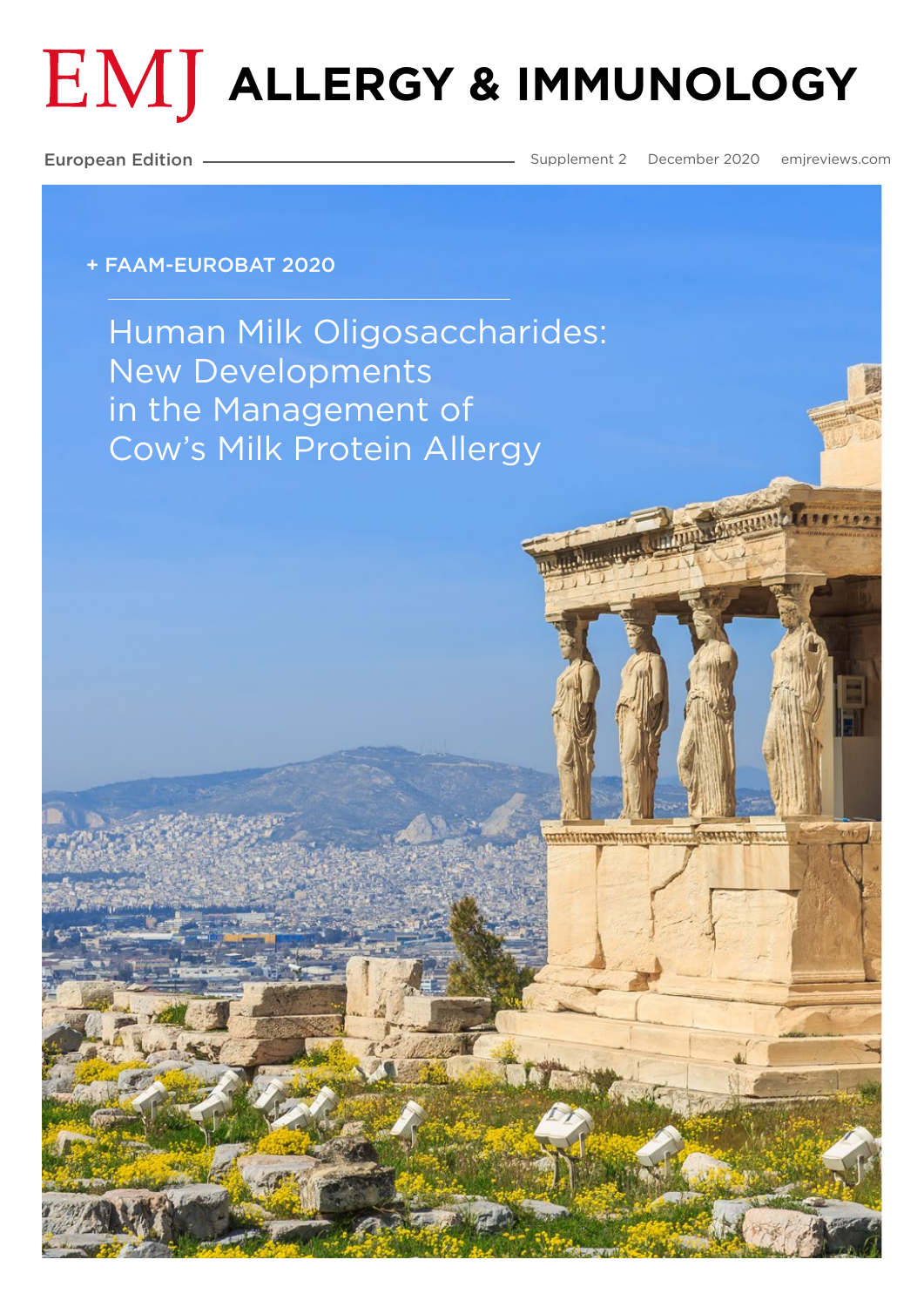## <span id="page-1-0"></span>Human Milk Oligosaccharides: New Developments in the Management of Cow's Milk Protein Allergy

This symposium took place on 16<sup>th</sup> October 2020, as part of the industry programme at Food Allergy and Anaphylaxis Meeting and the European Consortium on Application of Flow Cytometry in Allergy (FAAM-EUROBAT) Digital 2020

| Chairperson:      | Alexandra F. Santos <sup>1-4</sup>                                                                                                                                                                                                                                                                                                                                                                                                                                                                                                                                                                                                                                                                                                                                                                                                                                                                                                                                                                                                                                                                                                                                                                                                                                                                                                                                                                                                                                                                                              |
|-------------------|---------------------------------------------------------------------------------------------------------------------------------------------------------------------------------------------------------------------------------------------------------------------------------------------------------------------------------------------------------------------------------------------------------------------------------------------------------------------------------------------------------------------------------------------------------------------------------------------------------------------------------------------------------------------------------------------------------------------------------------------------------------------------------------------------------------------------------------------------------------------------------------------------------------------------------------------------------------------------------------------------------------------------------------------------------------------------------------------------------------------------------------------------------------------------------------------------------------------------------------------------------------------------------------------------------------------------------------------------------------------------------------------------------------------------------------------------------------------------------------------------------------------------------|
| <b>Speakers:</b>  | Lars Bode, <sup>5,6</sup> Anna Nowak-Wegrzyn, <sup>7</sup> Sophie Nutten <sup>8</sup>                                                                                                                                                                                                                                                                                                                                                                                                                                                                                                                                                                                                                                                                                                                                                                                                                                                                                                                                                                                                                                                                                                                                                                                                                                                                                                                                                                                                                                           |
|                   | 1. Department of Women and Children's Health (Paediatric Allergy), School of Life<br>Course Sciences, Faculty of Life Sciences and Medicine, King's College London,<br>London, UK<br>2. Peter Gorer Department of Immunobiology, School of Immunology and Microbial<br>Sciences, King's College London, London, UK<br>3. Children's Allergy Service, Guy's and St Thomas' Hospital, London, UK<br>4. Asthma UK Centre in Allergic Mechanisms of Asthma, London, UK<br>5. Department of Pediatrics, University of California, San Diego, California, USA<br>6. Mother-Milk-Infant Center of Research Excellence, University of California, San<br>Diego, California, USA<br>7. Allergy and Immunology, Department of Pediatrics, Hassenfeld Children's Hospital,<br>NYU Langone Health, New York City, New York, USA<br>8. Nestlé Health Science, Vevey, Switzerland                                                                                                                                                                                                                                                                                                                                                                                                                                                                                                                                                                                                                                                             |
| Disclosure:       | Prof Santos has received grants and personal fees from Medical Research Council<br>(MR/M008517/1; MR/T032081); has received grants from Asthma UK and the<br>NIHR through the Biomedical Research Centre (BRC) award to Guy's and St<br>Thomas' NHS Foundation Trust, during the conduct of the study; grants from<br>Immune Tolerance Network/National Institute of Allergy and Infectious Diseases<br>(NIAID, NIH) and Asthma UK; has received personal fees from Thermo Scientific,<br>Nutricia, Infomed, Novartis, Allergy Therapeutics, Buhlmann, and Stallergenes; and<br>has received research support from Buhlmann and Thermo Scientific through a<br>collaboration agreement with King's College London. Prof Bode has received travel<br>reimbursements from universities, foundations, and societies to speak at national<br>and international grand rounds and conferences; and his research in the Bode<br>laboratory and the University of California San Diego Mother-Milk-Infant Center of<br>Research Excellence (MOMI CORE) is currently supported by the National Institutes<br>of Health (NIH), National Science Foundation (NSF), Bill & Melinda Gates Foundation<br>(BMGF), and Family Larsson-Rosenquist Foundation (FLRF). Prof Nowak-Wegrzyn<br>has received honorarium for this presentation; and is an investigator for a clinical<br>trial evaluating hypoallergenicity of a hypoallergenic infant formula with human milk<br>oligosaccharides. Dr Nutten is an employee of Nestlé Health Science. |
| Acknowledgements: | Writing assistance was provided by Satyendra Shenoy, Describe Scientific Writing &<br>Communications, Cologne, Germany.                                                                                                                                                                                                                                                                                                                                                                                                                                                                                                                                                                                                                                                                                                                                                                                                                                                                                                                                                                                                                                                                                                                                                                                                                                                                                                                                                                                                         |
| Support:          | The symposium and the publication of this article was funded by Nestlé Health<br>Science, Vevey, Switzerland.                                                                                                                                                                                                                                                                                                                                                                                                                                                                                                                                                                                                                                                                                                                                                                                                                                                                                                                                                                                                                                                                                                                                                                                                                                                                                                                                                                                                                   |
| <b>Citation:</b>  | EMJ Allergy Immunol. 2020;5[Suppl 2]:2-10.                                                                                                                                                                                                                                                                                                                                                                                                                                                                                                                                                                                                                                                                                                                                                                                                                                                                                                                                                                                                                                                                                                                                                                                                                                                                                                                                                                                                                                                                                      |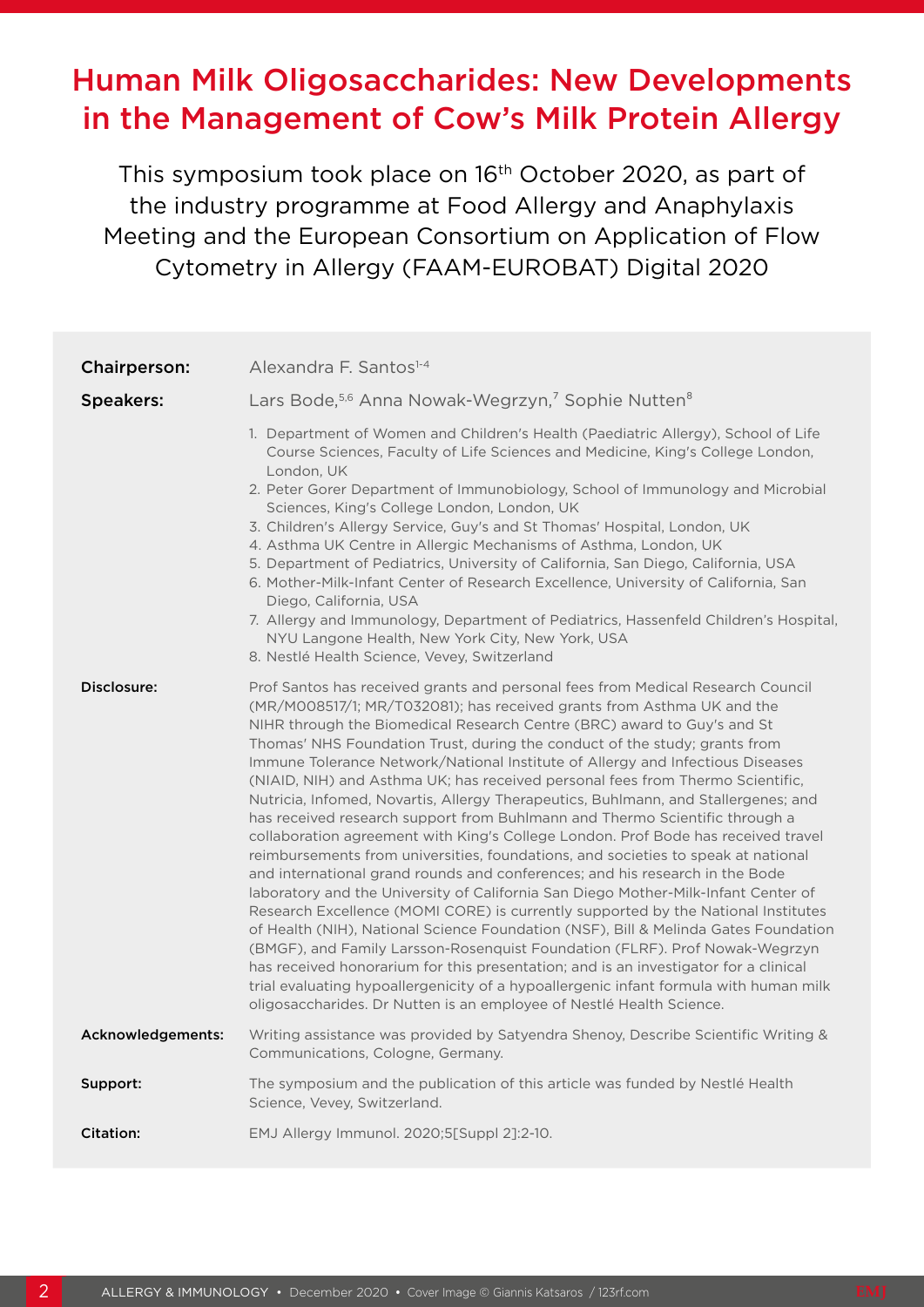### Meeting Summary

This symposium, which was part of the industry programme at Food Allergy and Anaphylaxis Meeting and the European Consortium on Application of Flow Cytometry in Allergy (FAAM-EUROBAT) Digital 2020, was designed to provide an update on recent advances in our understanding of the role of human milk oligosaccharides (HMO) in the management of infant food allergies, specifically cow's milk protein allergy (CMPA). The symposium was introduced by Prof Santos with a short definition of HMO and an overview of their role in orchestrating host–microbial interactions via multiple mechanisms; for instance, preventing pathogen growth and adhesion, reducing inflammatory responses, and aiding the mucosal barrier function, as well as promoting a beneficial microbiome in early life. Prof Bode outlined the key research into the role of HMO in an infant's overall health. HMO have several physiological functions, direct and indirect, in the development of infant immune function. Hence, these functions could be utilised for the management of certain food allergies, such as CMPA. Prof Nowak-Wegrzyn discussed recent developments in the management of CMPA in infants, specifically relating to two key HMO: 2'-fucosyllactose (2'-FL) and lacto-Nneotetraose (LNnT). Prof Nowak-Wegrzyn highlighted the importance of the microbiome in the development of the infant's immune system and described the results of recent clinical trials that demonstrated the safety and beneficial effects of formula supplemented with 2'-FL and LNnT in healthy infants and those with CMPA. Briefly, infants receiving formula supplemented with HMO had a lower incidence of respiratory tract and other infections and hence a reduction in exposure to medications, such as antibiotics and antipyretics. Dr Nutten explained how current knowledge could help explore the role of HMO in food allergy and sensitisation. Towards this end, Dr Nutten highlighted the importance of HMO, individually and collectively, in maintaining conditions optimal for infant health, and shared data from studies aimed at unravelling the mechanisms through which HMO affect the infant gut microbiome.

## Human Milk Oligosaccharides for Immune System Development

### Professor Lars Bode

Breast milk is the gold standard in infant nutrition and plays a key role in infant survival and health. According to the editorial from The Lancet's 2016 series on breastfeeding, "The deaths of 823,000 children and 20,000 mothers each year could be averted through universal breastfeeding, along with economic savings of US\$300 billion."1 Hence, research on the constituents of breast milk, as well as their mechanisms, could lead to better understanding of the role of breast milk in improving infant health. HMO are the third largest nonaqueous component of breast milk, after lactose and fat, and are present in concentrations of 5–15 g/L. Bovine milk, in comparison, contains approximately 100- to 1,000-fold lower concentration of oligosaccharides. HMO are complex sugars derived from combinations of five monosaccharides: glucose, galactose, N-acetylglucosamine, fucose, and sialic acid. The physiological functions of HMO depend on the final structure of the macromolecule resulting

from the combination of these building blocks, as well as further chemical modifications, such as fucosylation or sialylation. Over the years, 150–200 distinct HMO have been identified. The expression of individual HMO varies from mother to mother, and results of the Canadian CHILD study cohort of 1,200 mothers have revealed a large heterogeneity in the absolute concentration and relative abundance of HMO in breast milk, which is dependent on multiple intrinsic and extrinsic factors.<sup>2</sup> Breast milk composition changes over the course of lactation in an individual mother, but intraindividual HMO levels are remarkably constant over short periods of time, i.e., within 1 week or within 1 day, although at the interindividual level, composition varies from mother to mother. HMO, once ingested, pass through the gut largely unchanged owing to their resistance to low pH and pancreatic and brush border enzymes. Approximately 1% are absorbed in the small intestine and appear in the urine, while 10–80% are excreted via faeces following bacterial degradation in the colon.3 HMO play numerous roles in the infant gut (Figure 1). They serve as prebiotics: a food source for beneficial bacteria residing in the gut.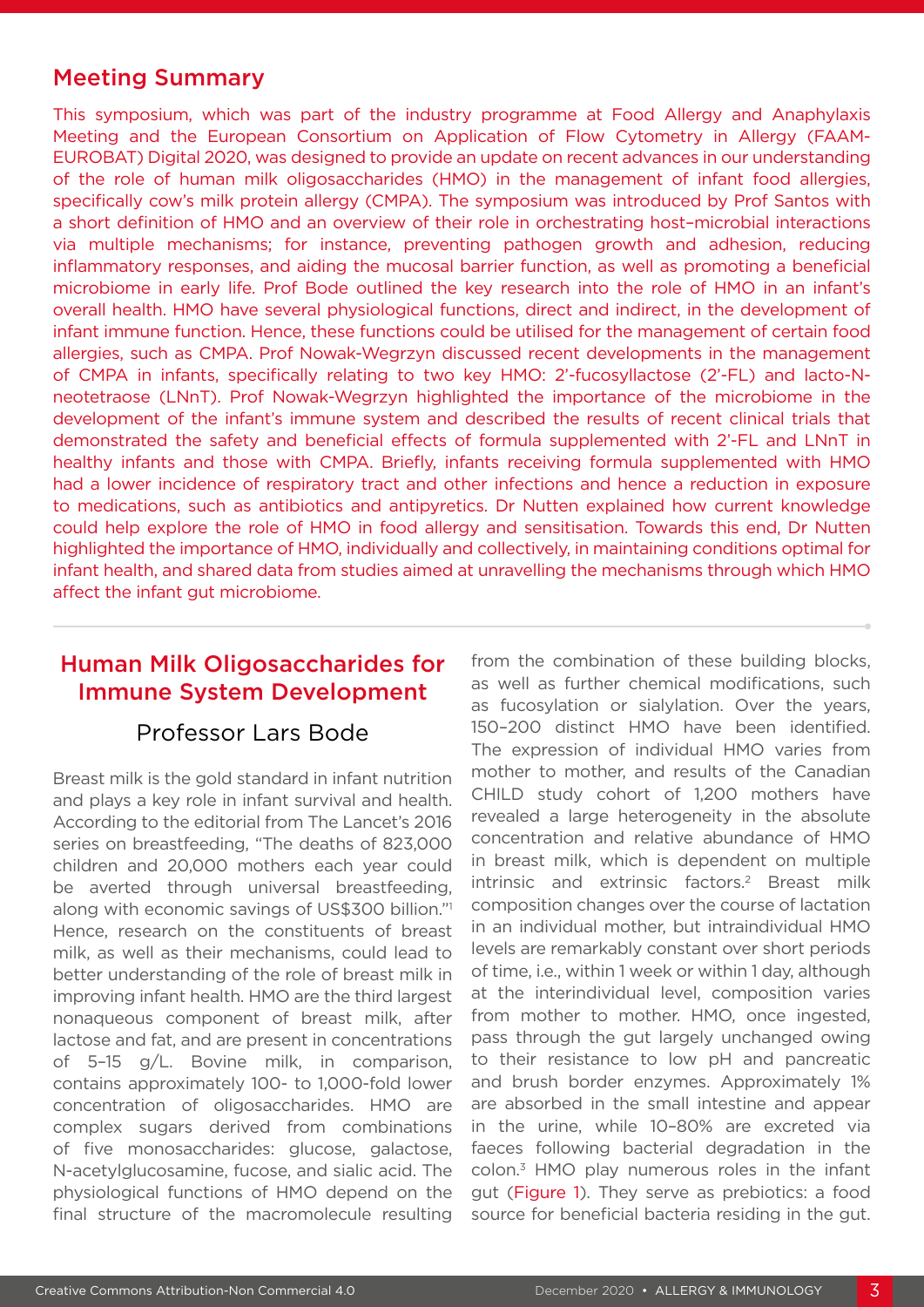

#### Figure 1: The role of human milk oligosaccharides in infant health.

HMO not only serve as food source for beneficial bacteria, but they also possess antimicrobial and antiadhesive properties that prevent growth and proliferation of harmful bacteria. HMO also have systemic effects on epithelial and immune cells which further assist in maintenance of a healthy microbiome.

HMO: human milk oligosaccharides.

In addition, HMO are protective against certain harmful pathogens owing to their antimicrobial properties and by preventing bacterial adhesion to the intestinal epithelium. HMO also have direct effects on the epithelial and immune cells, which may subsequently affect the gut microbial composition. Despite this growing body of research, there is still a vast amount of knowledge yet to be discovered regarding the role of HMO. Various approaches ranging from *in vitro* and *ex vivo* studies to *in silico* modelling to human cohort studies and clinical trials are being employed worldwide in research on HMO.

The specific effects of individual HMO have already been demonstrated in *in vitro* and animal studies: the antimicrobial/antiadhesive effects of 2'-FL, lacto-N-tetraose, 3'-sialyllactose (3'-SL), and 6'-sialyllactose  $(6'-SL)$ ;<sup>4-6</sup> the effects of 2'-FL, 3'-SL, 6'-SL, and LNnT on infant growth<sup>7-10</sup> and neurodevelopment;<sup>11-14</sup> and the effects of 2'-FL, 3'-SL, and 6'-SL on immune development in infants.15-19 Numerous human cohort studies have also revealed noteworthy associations between HMO and infant health. Seppo et al.<sup>20</sup> showed that infants who received breast milk with low levels of the HMO lacto-N-fucopentaose III (LNFP-III) were more likely to develop CMPA. The CHILD study has also shown that specific HMO profiles are associated with food sensitisation in infants.<sup>21</sup> These findings are consistent with findings from a larger cohort who were followed for 18 years to investigate the association between HMO profiles of breast milk and development of allergies; it was not only individual HMO, but also groups and clusters of HMO that were predictive of allergic disease.<sup>22</sup> Finally, Prof Bode cited two recent review articles by Triantis et al.<sup>23</sup> and Doherty et al., $24$  which summarised the benefits of HMO in immune-mediated disease and infections in infancy.

In conclusion, HMO play a crucial role in infant health and current trends in HMO research hold the potential of alleviating immunologic conditions in infants who cannot be fed breast milk.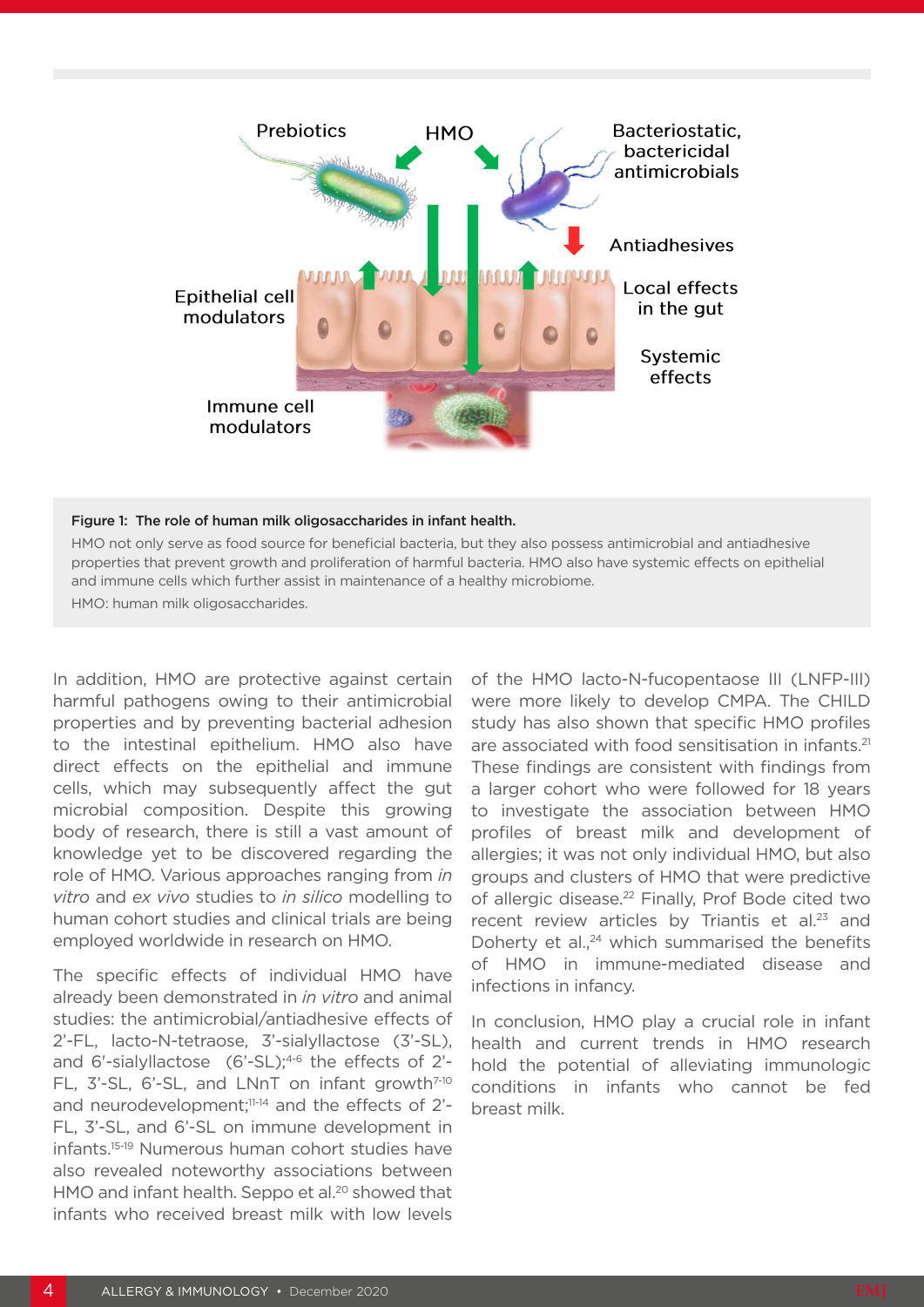## Benefits of Human Milk Oligosaccharides in the Management of Cow's Milk Protein Allergy

#### Professor Anna Nowak-Wegrzyn

The gut microbiome in infants plays a key role in immune maturation and immunoregulation by modulating effector or tolerant responses to different antigens and balancing the activities of Th1 and Th2 immune cells.<sup>25</sup> During infancy, the predominant beneficial bacteria in the gut are *Bifidobacterium* and lactobacilli;<sup>26</sup> their metabolites, specifically short-chain fatty acids (SCFA), influence the development of the infant immune system through a variety of physiological processes. In breastfed infants, breast milk influences gut microbiome diversity and promotes higher concentrations of *Bifidobacterium* and lactobacilli. In addition, certain constituents of breast milk (secretory IgA, HMO, lactoferrin, and antimicrobial peptides) help the infant's immune system by acting as barriers to pathogenic bacteria in the gut or providing indirect immune support. Lactose in breast milk has been shown to upregulate defences, especially against gut infections, through antimicrobial peptides.27 Additionally, HMO act as substrates for *Bifidobacterium*, driving up levels of SCFA.

In comparison to infants without food allergies, the gut microbiome of infants with food allergies reportedly has lower levels of *Bifidobacterium* and lactobacilli, and higher levels of *Clostridium*, staphylococci, and *Escherichia coli*. When breastfeeding is not possible for any reason, extensively hydrolysed formula (EHF) with lactose should be used as the first-line choice in infants with CMPA. Lactose supplementation has been shown to result in an increase in bacterial counts for *Bifidobacterium* and lactobacilli (p<0.01) and a concomitant decrease in the counts of harmful bacteria, such as *Bacteroides* and clostridia (p<0.05), in infants with CMPA.<sup>28</sup> Moreover, the investigators reported an increase in concentrations of SCFA (p<0.03), especially acetate and butyrate, confirming the ability of lactose supplementation to restore a healthy gut microbiota. Of the SCFA, butyrate plays a prominent role in maintenance of intestinal

epithelial and enterochromaffin cell integrity, as an energy source for colonocytes, mucin release, absorption of water, anti-inflammatory effects, interaction with T-regulatory (Treg) cells, and barrier function of the gastrointestinal tract. Correspondingly, low faecal butyrate levels have been reported in allergic infants aged up to 1 year.29 Other factors known to be associated with infant allergies are low IgA levels, early antibiotic exposure, caesarean birth, microbial dysbiosis and immune disturbances, and impaired intestinal permeability. The effects of an atypical gut microbiome on predisposition to allergy commences as early as the neonatal stage. In an investigation of a birth cohort, it was reported that the group with the highest microbial diversity, including lower relative abundance of certain bacteria such as *Bifidobacterium*, *Akkermansia*, and *Faecalibacterium* and a higher concentration of specific IgE at 2 years, had the highest risk of developing allergies.<sup>30</sup> Hence, neonatal gut microbiota influence susceptibility to childhood allergies via alterations in the gut microenvironment. Lower respiratory tract infections (LRTI) are common in infants and young children aged 1–3 years and contribute significantly to morbidity and mortality, healthcare resource use, and quality of life.<sup>31</sup> Infants with CMPA have a higher propensity for developing infections, such as LRTI, with a subsequent higher use of antibiotics, which is itself a risk factor for allergies.<sup>32</sup>

Prof Nowak-Wegrzyn then focussed on the specific role of two HMO, 2'-FL and LNnT, in infants with CMPA. These neutral oligosaccharides are the most abundant HMO in breast milk, accounting for approximately 30% of the total HMO content.<sup>33-36</sup> The individual concentrations of these HMO is highest in the immediate postpartum period, which indicates a role in the development of the neonatal gut microbiota.<sup>33</sup> Trials of infant formulas supplemented with 2'-FL and LNnT conducted in healthy infants showed that infants had a lower incidence of LRTI, bronchitis, and antibiotic usage in comparison with infants who received formula without HMO (relative risk for bronchitis: 0.37; 95% confidence interval [CI]: 0.18–0.75, relative risk for antibiotic use: 0.69; 95% CI: 0.51-0.92).<sup>37</sup> These findings indicate that HMO are protective against dysbiosis. Another study investigating the hypoallergenicity of a whey-based EHF (w-EHF),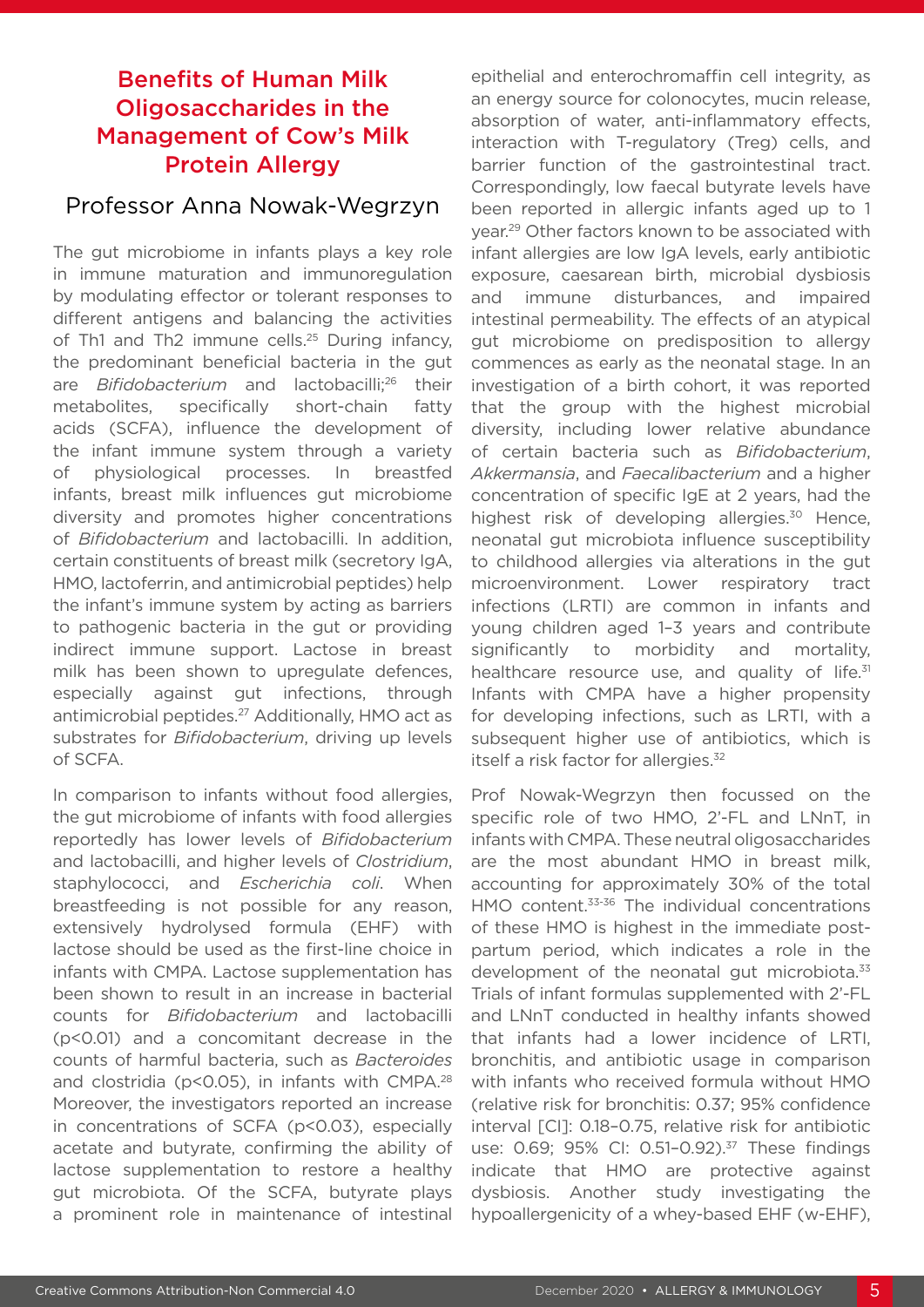supplemented with 1.0 g/L of 2'-FL and 0.5 g/L of LNnT (Althéra® HMO, Nestlé Health Science, Vevey, Switzerland), confirmed that >98% of the infants and young children aged <4 years with CMPA tolerated the supplemented w-EHF in both the modified intent-to-treat cohort and the per-protocol cohort. $38$  Thus, the w-EHF with additional 2'-FL and LNnT meets the clinical criteria for hypoallergenicity set by the American Academy of Pediatrics (AAP) and can be recommended for the management of CMPA in infants and young children. Results from the international, multicentre CINNAMON trial investigating the effect of the w-EHF supplemented with 1.0 g/L of 2'-FL and 0.5 g/L of LNnT with a lowered protein content, on infants with CMPA showed that there was no difference in growth using weight-for-age and length-for-age z-scores at 4 months postbaseline between supplemented and control formula.39 An interesting finding from this trial was the observed reduction in relative risk for infections (LRTI, upper RTI, otitis media, and gastrointestinal tract infection), as well as related

medication (antibiotics and antipyretics) usage. Moreover, there was a reduction in the mean number of infectious episodes for LRTI (p= not significant) and upper RTI (p=0.003) in infants receiving the w-EHF supplemented with 2'-FL and LNnT. Prof Nowak-Wegrzyn also shared further secondary data from the CINNAMON trial (presented at FAAM-EUROBAT Digital 2020) that showed, for the first time, the existence of a lower α-diversity in the gut microbiota of infants who received the w-EHF supplemented with 2'- FL and LNnT (Figure 2).<sup>40</sup> Although it is assumed that diversity is beneficial for the development of infant gut microbiota, healthy breastfed infants are found to have lower diversity, with gut microbiota dominated by bifidobacteria and lactobacilli. Pedersen et al.<sup>40</sup> reported that microbial richness and Shannon index (a measure of microbiome diversity) were noticeably lower in infants with CMPA who had received the w-EHF supplemented with 2'-FL and LNnT, which reached a statistical significance by 12 months of age (p<0.001).



#### Figure 2: At 12 months, infants who received whey-based extensively hydrolysed formula supplemented with 2'-fucosyllactose and lacto-N-neotetraose had a lower α-diversity.

Differences in gene richness and Shannon diversity between the gut microbiomes of infants receiving either the control formula or test formula, stratified by visit. Groups were compared pairwise by Mann–Whitney U test.40

w-EHF: whey-based extensively hydrolysed formula; HMO: human milk oligosaccharides.

*Adapted from Pedersen et al.40*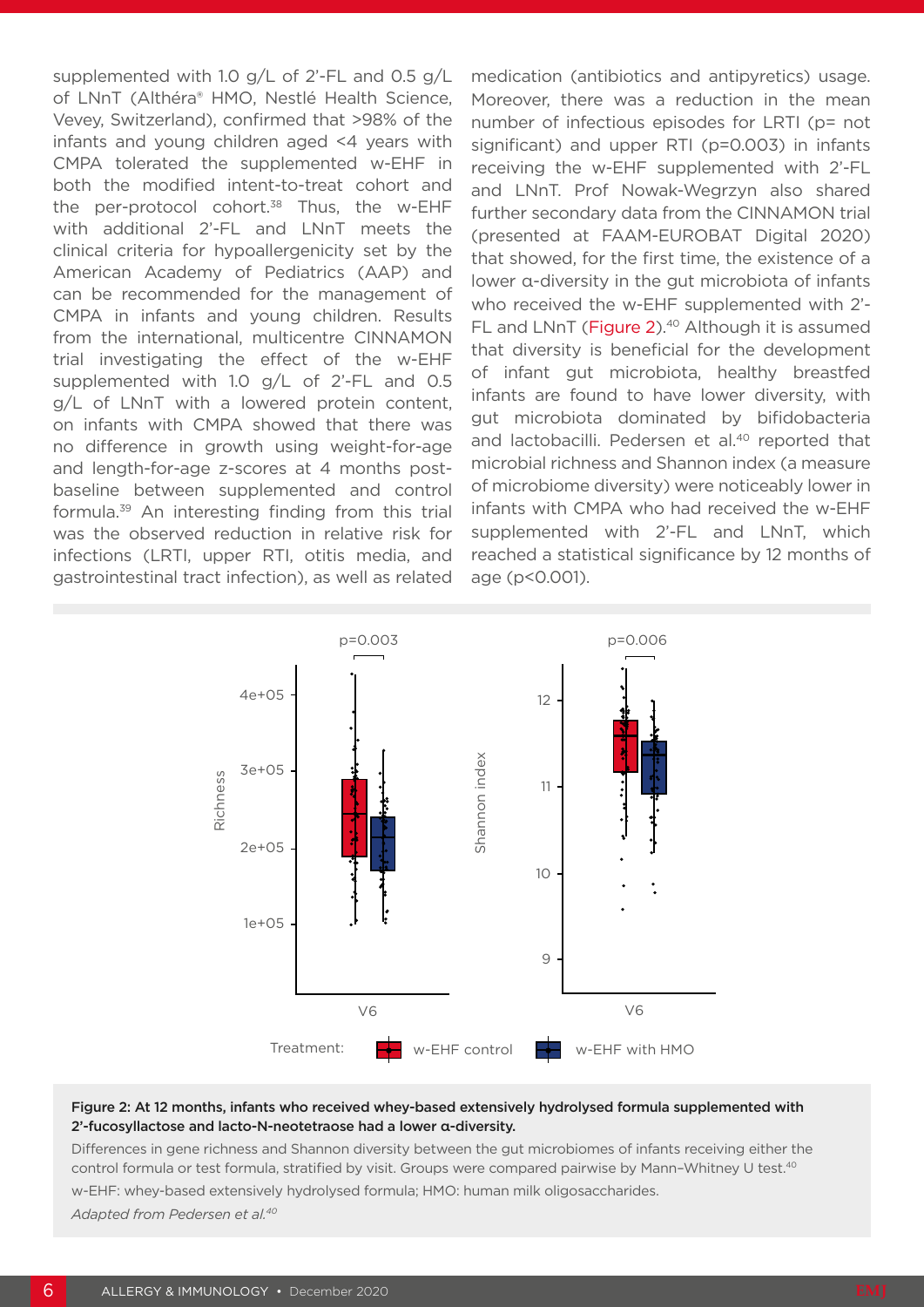Moreover, the shift of microbial clusters from 'early type' to 'late type' gut microbiome, which is typically seen in infants with CMPA around 1 year of age, appeared to have been restored to the early type with more beneficial bacteria, such as Actinobacteria, in infants fed the w-EHF supplemented with 2'-FL and LNnT (p=0.014).

Prof Nowak-Wegrzyn concluded by emphasising the role played by HMO in rectifying the dysregulation of gut microbiome in infants predisposed to allergic disease. w-EHF containing 2'-FL and LNnT (Althéra HMO) has been shown to be safe and well tolerated in infants with CMPA and appears to be protective against several infections.

Moreover, w-EHF supplemented with 2'-FL and LNnT appeared to delay the premature shift in gut microbiota to the adult type, a phenomenon indicative of future allergy development in infants who receive little or no breastfeeding.

## Impact of Human Milk Oligosaccharides in Food Allergy

## Doctor Sophie Nutten

Although breast milk is recommended for prevention of allergic diseases in high-risk infants, the exact underlying mechanisms are yet to be completely elucidated. Breastfeeding has been inconsistently associated with allergic conditions,41 reflecting the differences in breast milk constituents in different settings and populations. Breast milk contains various factors that affect immune development in the neonatal gut and could have an impact on allergic diseases. HMO are one of the most extensively studied major bioactive milk components. While devoid of a particularly nutritive value, HMO have numerous functions, including maintenance of the infant gut microbiome and development of infant immune system. Given these findings, it is suggested that HMO could also have a protective role in the development of allergies.

Dr Nutten shared data from recent observational studies. A Finnish observational study that investigated the role of fucosyltransferase 2 (FUT2)-dependent HMO in allergic disease later in life showed a lower incidence of IgE-associated allergies and eczema at age 2 years in infants delivered by caesarean section who were fed breast milk containing FUT2-dependent HMO (p<0.1).<sup>35</sup> The expression of 2'-FL, one of the HMO regulated by the *FUT2* gene, varies substantially in mothers with *FUT2* polymorphism and hence the investigators probed further for an association between 2'-FL expression and allergic manifestation. Of note, the incidence of IgE-associated allergies and eczema in the caesarean-born infants was inversely proportional to the level of 2'-FL in the breast milk received during breastfeeding. At 2 years, a lower incidence of IgE-associated allergies and eczema was seen in caesarean-born infants fed breast milk containing FUT2-dependent HMO (Figure 3).

In the aforementioned study by Seppo et al.,20 besides LNFP-III, the investigators also noted substantially lower levels of other HMO (disialyllacto-N-tetraose, 6'SL, and LNFP-I) in the breast milk of mothers whose infants were at a higher risk of CMPA. Despite these findings, it is unclear whether individual HMO are always implicated in the development of allergies. An analysis of a Canadian cohort that investigated the role of 19 different HMO could not identify any association between these individual HMO and food sensitisation.<sup>21</sup> However, the investigators noticed a difference in pattern of HMO composition between infants with and without food sensitisation: infants who received breast milk with higher levels of six HMO and lower levels of four HMO were associated with food sensitisation in the first year of life. Another recently published report on a longterm Australian study in a high allergy risk birth cohort found that exposure to acidic Lewis HMO profiles was associated with a higher risk of allergic disease and asthma (odds ratio: 5.82; 95% CI: 1.59–21.23), while exposure to breast milk with an acidic-predominant HMO profile was associated with reduced food sensitisation (odds ratio: 0.08; 95% CI: 0.01–0.67).22 This leads to the conclusion that it is not only levels of individual HMO but also the overall composition profile of HMO that influence development of allergies. Dr Nutten also shared unpublished data from a German cohort in which the investigators observed a nonlinear association between specific levels of 2'-FL and LNnT and incidence of infant allergy.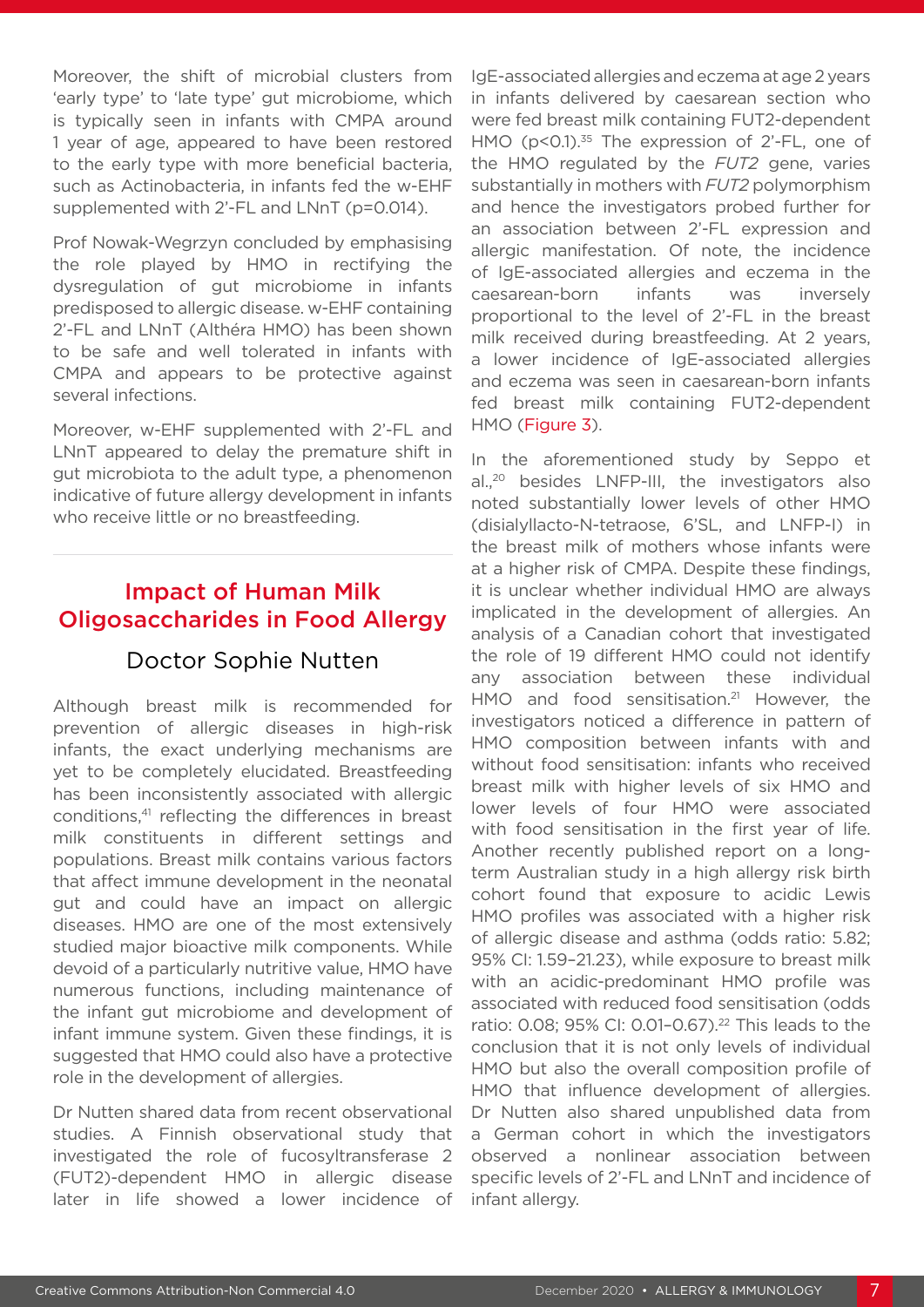

Figure 3: Fucosyltransferase 2-dependent human milk oligosaccharides and allergic disease.

Risk of IgE-associated allergic disease and IgE-associated eczema at 2 years of age in caesarean-born infants who consumed FUT2-positive breast milk was substantially lower than those who consumed FUT2-negative breast milk. CI: confidence interval; FUT2: fucosyltransferase 2.

Certain *FUT3* polymorphisms are known to result in increased levels of 2'-FL and this could perhaps explain the nonlinear association; however, further studies are required to establish causality.

Having established a case for the role of HMO composition in the development of food allergies and its implication on infant nutrition, Dr Nutten proceeded to discuss the results of preclinical studies that investigated the role of HMO in animal models of allergies. In an ovalbumin-sensitised mouse model of food allergy, supplementation with the HMO 2'-FL or 6'-SL could decrease the symptoms of food allergy, measured by diarrhoea score, in mice.<sup>42</sup> Furthermore, the investigators showed an increase in Treg cells, as well as an indirect stabilisation of mast cells, which are largely responsible for allergic response in the mouse intestine.

This observation established mechanisms through which HMO supplementation resulted in the decrease of the treated animal's symptoms. In another recent study, supplementation with 3'-SL in two different mouse models of atopic dermatitis was shown to result in the protection against allergic sensitisation (decrease in IgE production in a dose-dependent manner) and symptoms associated with a decrease in mast cell numbers.43 These data highlight the effectiveness of HMO in modulating the immune response at the whole animal level.

Finally, Dr Nutten shared unpublished data from *in vitro* mechanistic studies on 2'-FL and LNnT against food allergy. In a cellular model using peripheral blood mononuclear cells, treatment with a mixture of 2'-FL and LNnT resulted in a decrease in the production of IL-5, one of the key modulators of allergic disease. Moreover, incubation of mast cells with the 2'-FL–LNnT mixture resulted in a decreased degranulation of the former, indicating that 2'-FL/LNnT stabilised mast cells at tested concentrations. To investigate the effects of 2'-FL and LNnT on the gut epithelial barrier, the investigators preincubated intestinal epithelial cell lines, CaCo-2 and HT29- MTX treated with TNFα and IFNγ to mimic inflammatory conditions, with 2'-FL and LNnT. Pretreated cellular monolayers were found to have a significantly lower permeability, measured by the FITC-dextran-4 flux, in comparison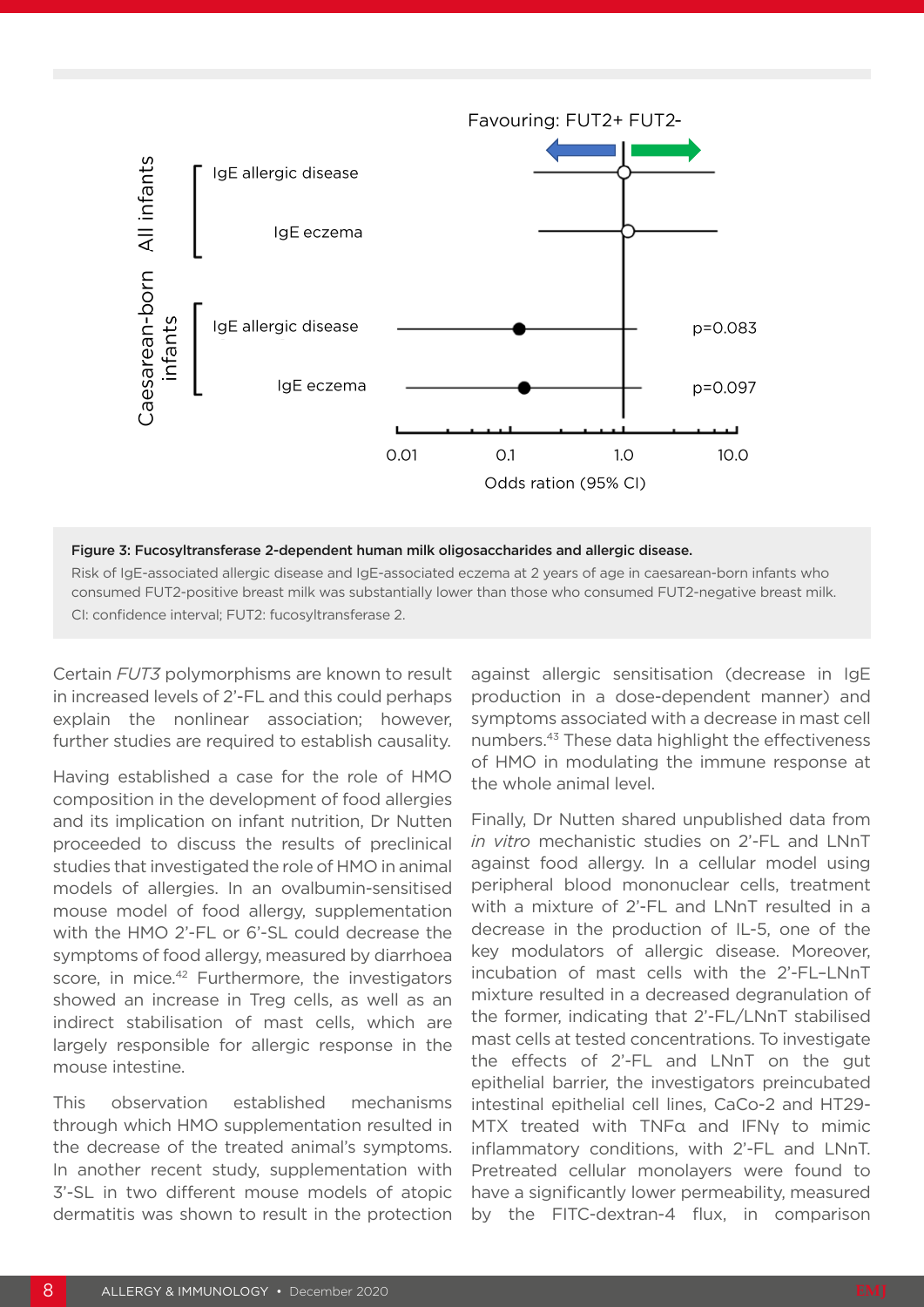with untreated cells. Progressing to animal with diets supplemented with 2'-FL and LNnT studies, in the ovalbumin-choleratoxin mucosal sensitisation mouse model, supplementation of the animals' diet with 2'-FL and LNnT at different concentrations reduced sensitisation and increased Treg counts in the animals. Moreover, a decrease in mast cell numbers and mast cell degranulation was observed in animals who received supplementation. Similar results were noticed in the *Aspergillosis fumigatus*-induced epicutaneous sensitisation mouse model; animals

displayed reduced sensitisation compared with control animals. Moreover, the investigators noted a dose-dependent effect of supplementation on gut microbiota composition, the highest difference reaching up to 10%.

In conclusion, both human and preclinical data are promising. Yet, further investigation on the potential of HMO supplementation for allergy management in infancy is warranted.

#### CLICK BELOW TO WATCH THE PRESENTATIONS AT THE SYMPOSIUM  $\leftarrow$

#### https://bit.ly/3abc7WD

#### References

- 1. Breastfeeding: achieving the new normal. Lancet. 2016;387(10017):404.
- 2. Azad MA et al. Human milk oligosaccharide concentrations are associated with multiple fixed and modifiable maternal characteristics, environmental factors, and feeding practices. J Nutr. 2018;148(11):1733-42.
- 3. Bode L. Human milk oligosaccharides: every baby needs a sugar mama. Glycobiology. 2012;22(9):1147-62.
- 4. Lin AE et al. Human milk oligosaccharides inhibit growth of group B *Streptococcus*. J Biol Chem. 2017;292(27):11243-9.
- 5. Jantscher-Krenn E et al. Human milk oligosaccharides reduced *Entamoeba histolytica* attachment and cytotoxicity *in vitro*. Br J Nutr. 2012;108(10):1839-46.
- 6. Laucirica DR et al. Milk oligosaccharides inhibit human rotavirus infectivity in MA104 cells. J Nutr. 2017;147(9):1709-14.
- 7. Alderete TL et al. Associations between human milk oligosaccharides and infant body composition in the first 6 mo of life. Am J Clin Nutr. 2015;102(6):1381-8.
- 8. Larsson MW et al. Human milk oligosaccharide composition is associated with excessive weight gain during exclusive breastfeeding– an explorative study. Front Pediatr. 2019;7:297.
- 9. Lagström H et al. Associations between human milk oligosaccharides and growth in infancy and early childhood. Am J Clin Nutr. 2020;111(4):769-78.
- 10. Charbonneau MR et al. Sialylated milk oligosaccharides promote microbiota-dependent growth in

models of infant undernutrition. Cell. 2016;164(5):859-71.

- 11. Vázquez E et al. Effects of a human milk oligosaccharide, 2'-fucosyllactose, on hippocampal long-term potentiation and learning capabilities in rodents. J Nutr Biochem. 2015;26(5):455-65.
- 12. Oliveros E et al. Oral supplementation of 2'-fucosyllactose during lactation improves memory and learning in rats. J Nutr Biochem. 2016;31:20-7.
- 13. Berger PK et al. Human milk oligosaccharide 2'-fucosyllactose links feedings at 1 month to cognitive development at 24 months in infants of normal and overweight mothers. PLoS One. 2020;15(2):e0228323.
- 14. Wang B. Molecular mechanism underlying sialic acid as an essential nutrient for brain development and cognition. Adv Nutr. 2012;3(3):465S-72S.
- 15. Newburg DS et al. Lactodifucotetrasose, a human milk oligosaccharide, attenuates platelet function and inflammatory cytokine release. J Throm Thrombolysis. 2016;42(1):46-55.
- 16. Bode L et al. Human milk oligosaccharides reduce plateletneutrophil complex formation leading to a decrease in neutrophil β2 integrin expression. J Leukoc Biol. 2004;76(4):820-6.
- 17. Bode L et al. Inhibition of monocyte, lymphocyte, and neutrophil adhesion to endothelial cells by human milk oligosaccharides. Thromb Haemost. 2004;92(6):1402-10.
- 18. Eiwegger T et al. Human milk-derived oligosaccharides and plant-derived oligosaccharides stimulate cytokine

production of cord blood T-cells *in vitro*. Pediatr Res. 2004;56(4):536- 40.

- 19. Cornstock SS et al. Select human milk oligosaccharides directly modulate peripheral blood mononuclear cells isolated from 10-d-old pigs. Br J Nutr. 2014;111(5):819-28.
- 20. Seppo AE et al. Human milk oligosaccharides and development of cow's milk allergy in infants. J Allergy Clin Immunol. 2017;139(2):708-11.
- 21. Miliku K et al. Human milk oligosaccharide profiles and food sensitization among infants in the CHILD study. Allergy. 2018;73(10):2070-3.
- 22. Lodge CJ et al. Human milk oligosaccharide profiles and allergic disease up to 18 years. J Allergy Clin Immunol. 2020;S0091- 6749(20):30956-8.
- 23. Triantis V et al. Immunological effects of human milk oligosaccharides. Front Pediatr. 2018;6:190.
- 24. Doherty AM et al. Human milk oligosaccharides and associations with immune-mediated disease and infection in childhood: a systematic review. Front Pediatr. 2018;6:91.
- 25. Pascal M et al. Microbiome and allergic diseases. Front Immunol. 2018;9:1584.
- 26. Tanaka M, Nakayama J. Development of the gut microbiota in infancy and its impact on health in later life. Allergol Int. 2017;66(4):515-22.
- 27. Cederlund A et al. Lactose in human breast milk an inducer of innate immunity with implications for a role in intestinal homeostasis. PLoS One. 2013;8(1):e53876.